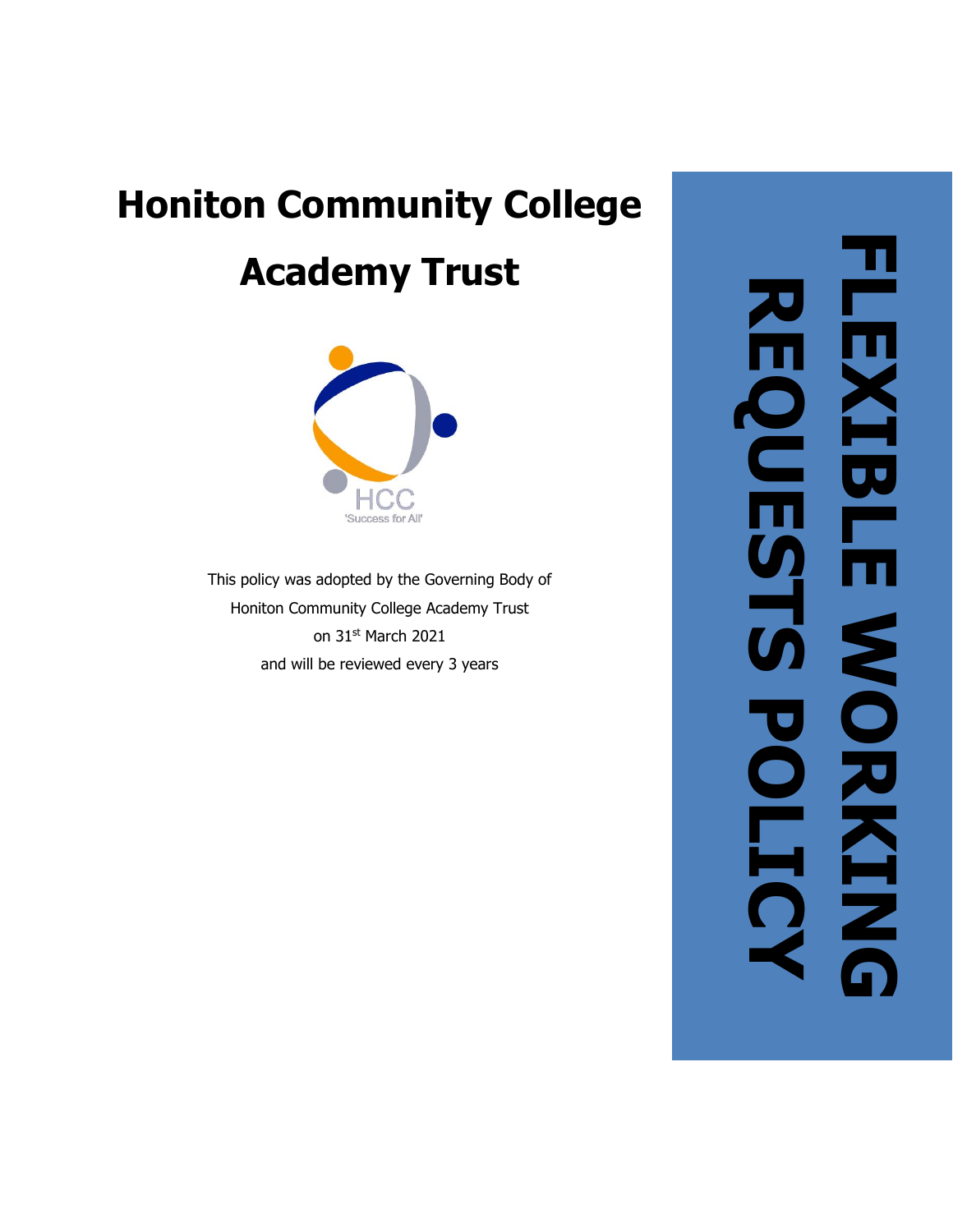#### **CONTENTS**

| Introduction                                               | 3              |
|------------------------------------------------------------|----------------|
| Personnel Responsible for Implementing the policy          | 3              |
| Application of the Policy                                  | 3              |
| No automatic entitlement                                   | 4              |
| Proof of Eligibility                                       | 4              |
| Forms of flexible working                                  | $\overline{4}$ |
| <b>Formal Procedure</b>                                    |                |
| Eligibility for the formal right to request procedure      | 4              |
| Making a formal flexible working request                   | 5              |
| Formal meeting                                             | 5              |
| Formal decision                                            | 6              |
| Appeal                                                     | $\overline{7}$ |
| <b>Time Limit</b>                                          | 7              |
| Withdrawing a Request                                      | 8              |
| <b>Informal Procedure</b>                                  |                |
| Making an informal flexible working request                | 8              |
| Flexible Working Request Flow Chart - Schools              | 9              |
| Appendix 1 - Flexible Working Request Form                 | 10             |
| Appendix 2 – Flexible Working Extension of Time Limit Form | 12             |
| Appendix 3 - Flexible Working Request Acceptance Form      | 13             |
| Appendix 4 - Flexible Working Request Rejection Form       | 14             |
| Appendix 5 - Flexible Working Request Appeal Form          | 15             |
| Appendix 6 - Flexible Working Appeal Reply Form            | 16             |
| Appendix 7 – Flexible Working Notice of Withdrawal Form    | 17             |
| Document Change History                                    | 18             |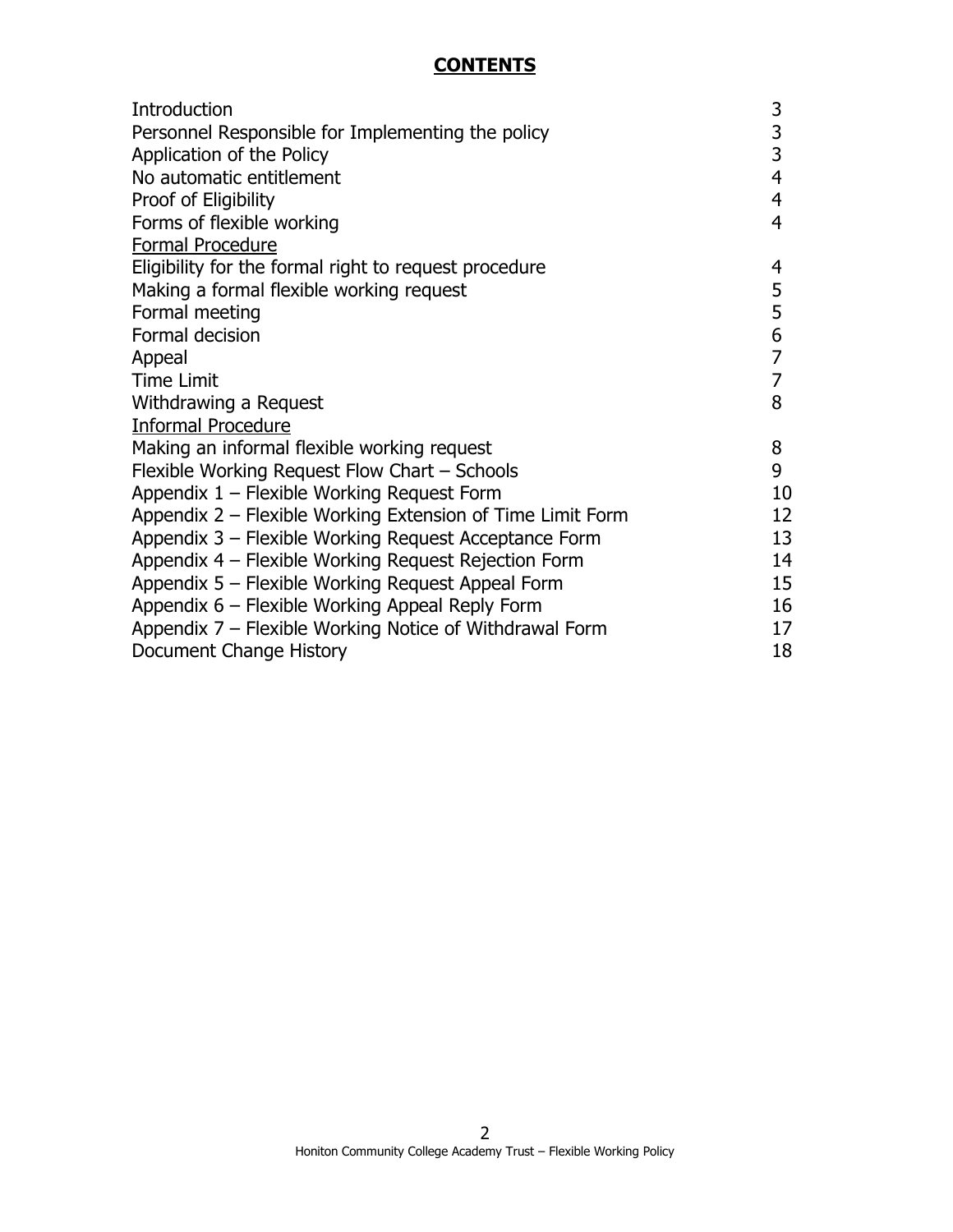#### **Introduction**

We are committed to providing equality of opportunity in employment and to developing work practices and policies that support work-life balance. This Flexible Working Policy gives employees an opportunity to formally request a change to their working pattern in accordance with the statutory procedure for such requests. It also allows any employee to make such a request informally without following the statutory procedure. The College will attempt to facilitate requests unless they cannot be accommodated for business or operational reasons or because they may affect teaching and learning standards.

No one who makes a request for flexible working will be subjected to any detriment or lose any career development opportunities as a result.

This policy applies to all employees. It does not apply to agency workers, consultants or selfemployed contractors.

This policy does not form part of your contract of employment and the College may amend it at any time.

#### **Personnel Responsible for implementing the policy**

The Governing Body has overall responsibility for the effective operation of this policy and for ensuring compliance with the relevant statutory framework. Day-to-day responsibility for operating the policy and ensuring its maintenance and review has been delegated to the Principal.

The Principal has responsibility for considering and deciding whether or not to agree to flexible working requests. The Principal may delegate this responsibility to the Vice-Principal.

The Principal has a specific responsibility to ensure the fair application of this policy and all members of staff are responsible for supporting colleagues and ensuring its success.

#### **Application of the Policy**

This policy:

- will be applied in accordance with the College's equality policies;
- will be consistently and fairly applied across the College;
- will be conducted with respect for the confidentiality of individuals and in accordance with the Data Protection Act 1998;
- is based on open communication between members of staff and their managers;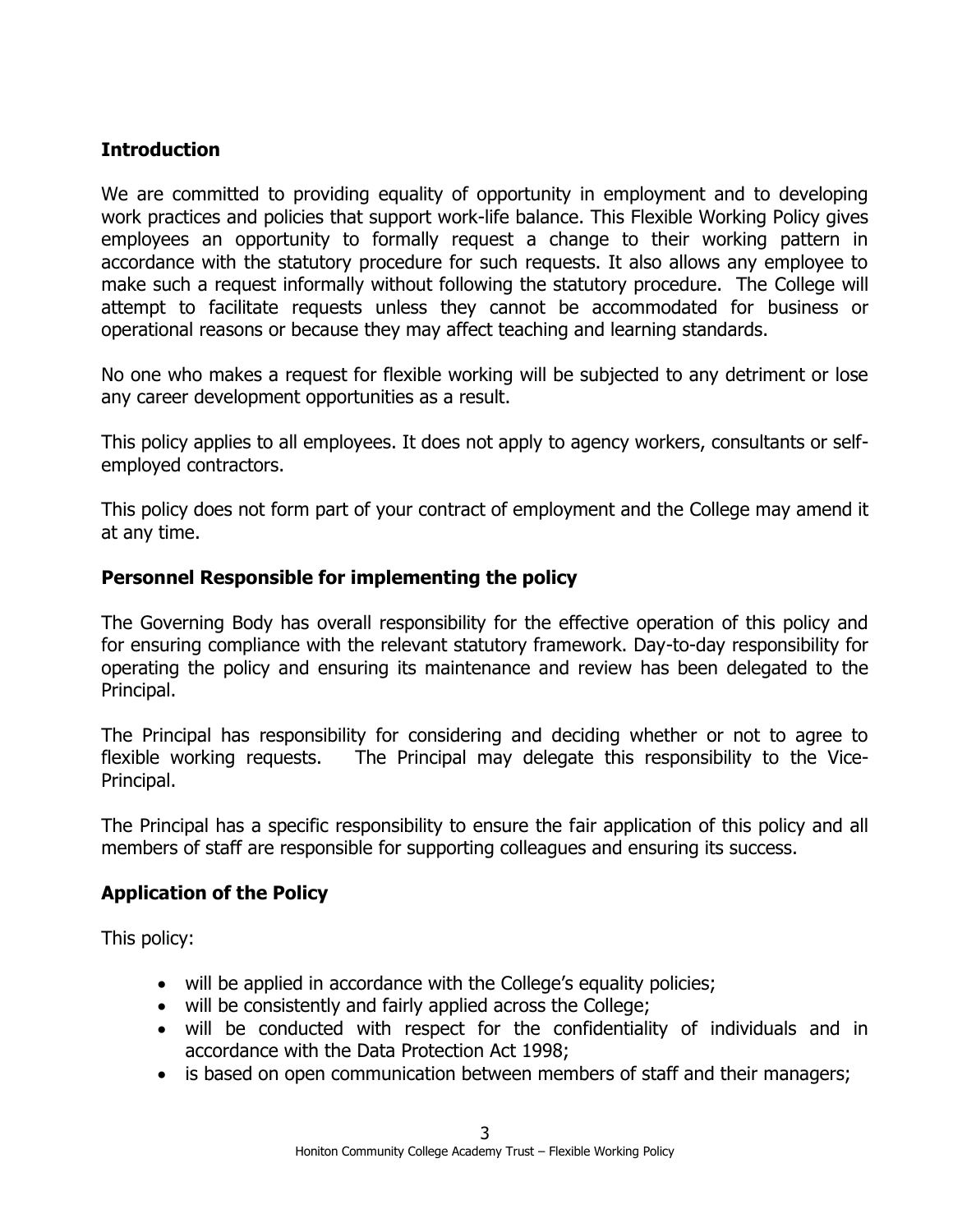#### **No automatic entitlement**

It is important to note that the Flexible Working Requests legislation provides an employee, who meets the qualifying criteria, with the right to request flexible working arrangements. Whilst every effort will be made to accommodate a flexible working request, there is no automatic entitlement to have a flexible working request agreed; every request will be considered in conjunction with the needs of the College.

## **Proof of Eligibility**

Abuse of the right to request flexible working may result in the Colleges' Conduct Procedures being invoked.

## **Forms of flexible working**

Flexible working can incorporate a number of possible changes to working arrangements:

- (a) reduction or variation of working hours;
- (b) reduction or variation of the days worked; and/or
- (c) working from a different location (for example, from home).

Such changes may also involve starting a job share; working a set number of hours a year, rather than a week (annualised hours); working only during term-time (part-year working); working compressed hours; working flexi-time.

The type of flexible working pattern requested by an employee will need to take into account the practicalities of applying the revised working arrangements in a school/college setting.

## **FORMAL PROCEDURE**

#### **Eligibility for the formal right to request procedure**

To be eligible to make a request under the formal procedure you must:

- (a) be an employee;
- (b) have worked for us continuously for 26 weeks at the date your request is made; and
- (c) not have made a formal request to work flexibly during the last 12 months.

Employees who do not meet the eligibility requirements for a formal request, may make an informal request to [their line manager], who will consider the request according to our operational requirements.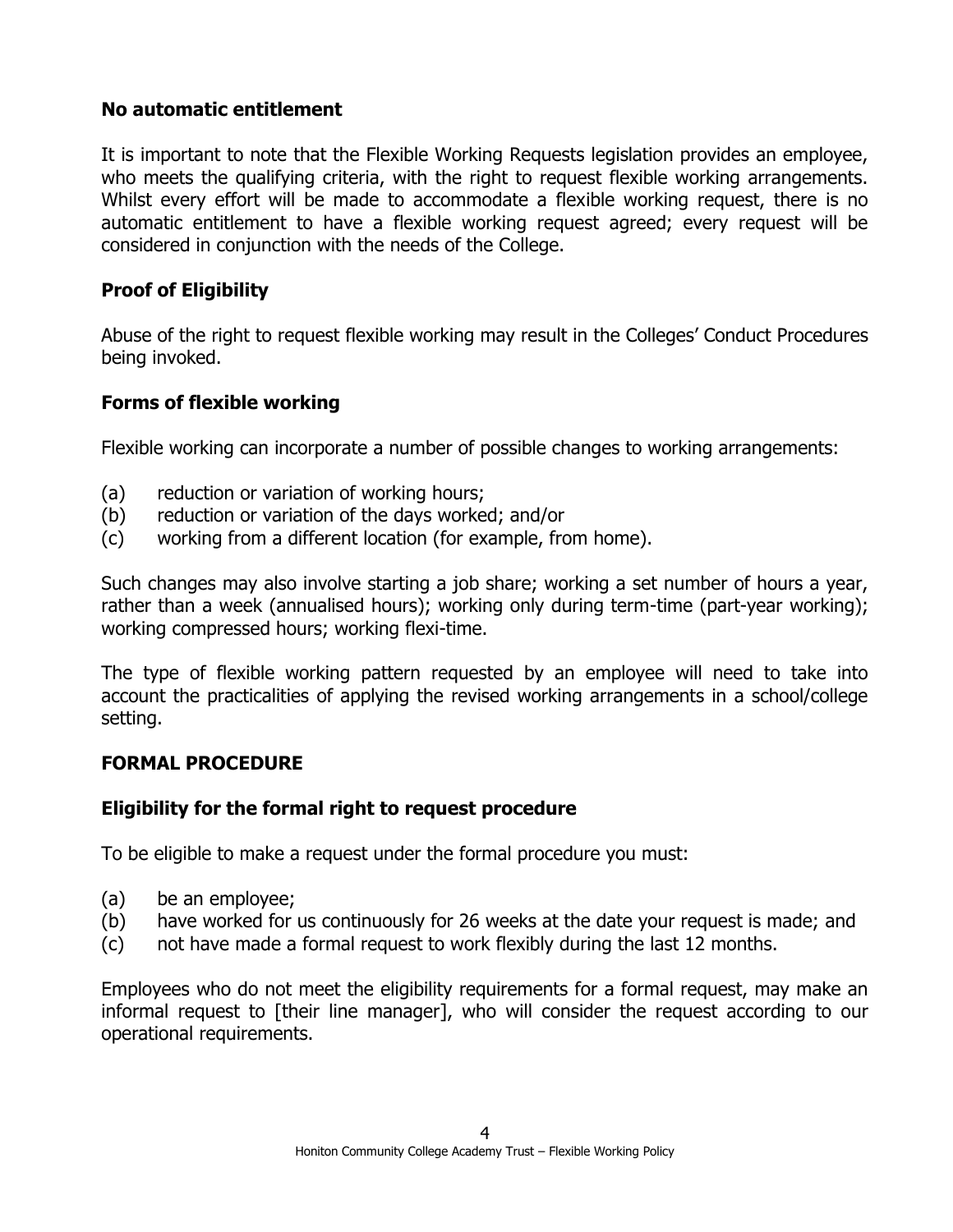## **Making a formal flexible working request**

Any employee interested in flexible working is advised to speak informally with [their Head of Department] to discuss their eligibility, the different options and the effect of their proposed work pattern on colleagues, pupils and on teaching and learning standards

You will need to submit a written application if you would like your flexible working request to be considered under the formal procedure. An employee wishing to make a request for flexible working must complete a **Flexible Working Request Form (Appendix 1)**. The date of this application will be used by the College in calculating the time limit for the Final Decision on your request (as set out in the Time Limit section below).

Your application should be submitted to the Principal and, in order to meet the requirements of the formal procedure and to help the Principal consider your request, should:

(a) provide as much information as you can about your current and desired working pattern, including working days, hours and start and finish times, and give the date from which you want your desired working pattern to start;

(b) explain the reasons for your request, especially if you think our Equal Opportunities Policy may be relevant, for example, if your requests concerns childcare or other family commitments, religious or cultural requirements, or adjustments because of a disability.

(c) identify the effect the changes to your working pattern will have on the work that you do, on your colleagues' work, on pupils and on teaching and learning standards. If you have any suggestions about dealing with any potentially negative effects, please include these in your written application;

(d) provide information to confirm that you meet the eligibility criteria set out in this policy;

(e) state whether you have made a previous formal request for flexible working and, if so, when; and

(f) be submitted in good time and ideally at least two months before you wish the changes you are requesting to take effect.

The Principal should acknowledge receipt of the request by returning, to the employee, **the Principal's Confirmation of Receipt Slip** at the end of the Flexible Working Request Form.

If we are able to agree your proposal without the need for a meeting, the Principal will write to you, confirming the decision and explaining the changes that will be made to your contract of employment.

If your proposal cannot be accommodated, discussions between you and the Principal may result in an alternative working pattern that can assist you.

#### **Formal Meeting**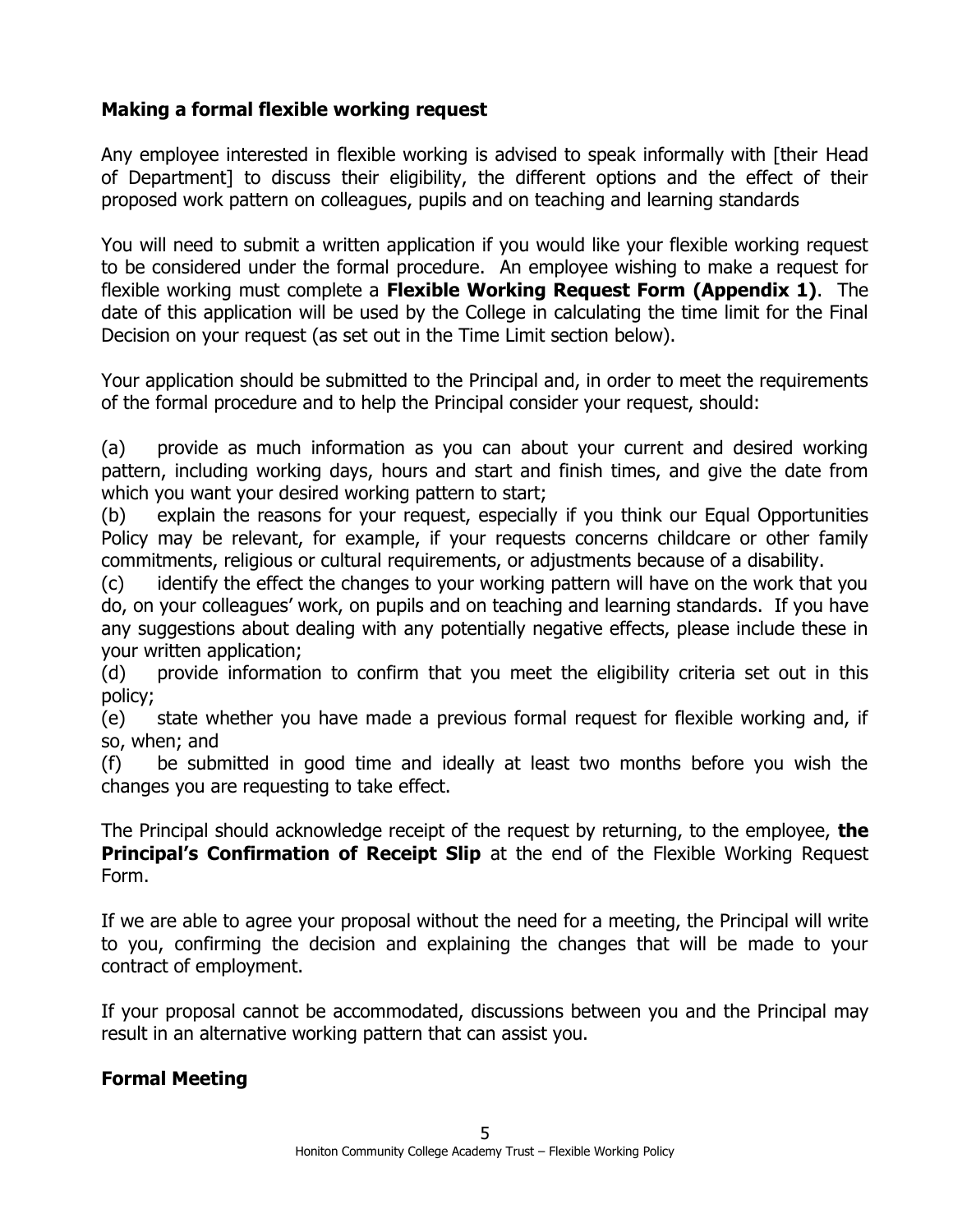Where necessary, the Principal will arrange to meet with you to discuss your application. This will usually take place within 28 days of your application being received. The meeting will also be attended by a Human Resources Advisor. You may bring a colleague to the meeting as a companion if you wish. Your companion will be entitled to speak during the meeting and confer privately with you, but may not answer questions on your behalf.

In most cases, the meeting will be held at the College. However, we will ensure that the meeting is held at a time and place that is convenient to you.

The meeting will be used to consider the working arrangements you have requested. You will also be able to discuss what impact your proposed working arrangements will have on your work, your colleagues' work, on pupils and on teaching and learning standards. If the arrangements you have requested cannot be accommodated, discussion at the meeting also provides an opportunity to explore possible alternative working arrangements.

The Principal may suggest starting new working arrangements under an initial trial period to ensure that they meet your needs and those of your department.

#### **Formal Decision**

Following the meeting, the Principal will notify you of the decision in writing and will aim to provide you with a decision within 14 days of your meeting. You will be notified if the Principal needs more than 14 days to make a decision. For example they may need more time to investigate how your request can be accommodated or to consult other members of staff.

If your request is accepted, or where we propose an alternative to the arrangements you requested, the Principal should complete a **Flexible Working Acceptance Form (Appendix 3).** This will confirm the details of the new working arrangements, details of any trial period, an explanation of changes to your contract of employment and the date on which they will commence. You will be asked to sign and return a copy of the form. This will be placed on your personnel file to confirm the variation to your terms of employment. There may also be some additional practical matters, such as arrangements for handing over work, that [your Head of Department] will discuss with you.

Unless otherwise agreed (and subject to any agreed trial period) changes to your terms of employment will be permanent. You will not be able to make another formal request until 12 months after the date of your most recent request.

There will be circumstances where, due to the needs of the College, we are unable to agree to a request. If the request is refused the Principal should complete a **Flexible Working Reject Form (Appendix 4)** and will send this to you. The form will:

- (a) give the reason(s) for turning down your application;
- (b) explain why the business reasons apply in your case; and
- (c) set out the appeal procedure.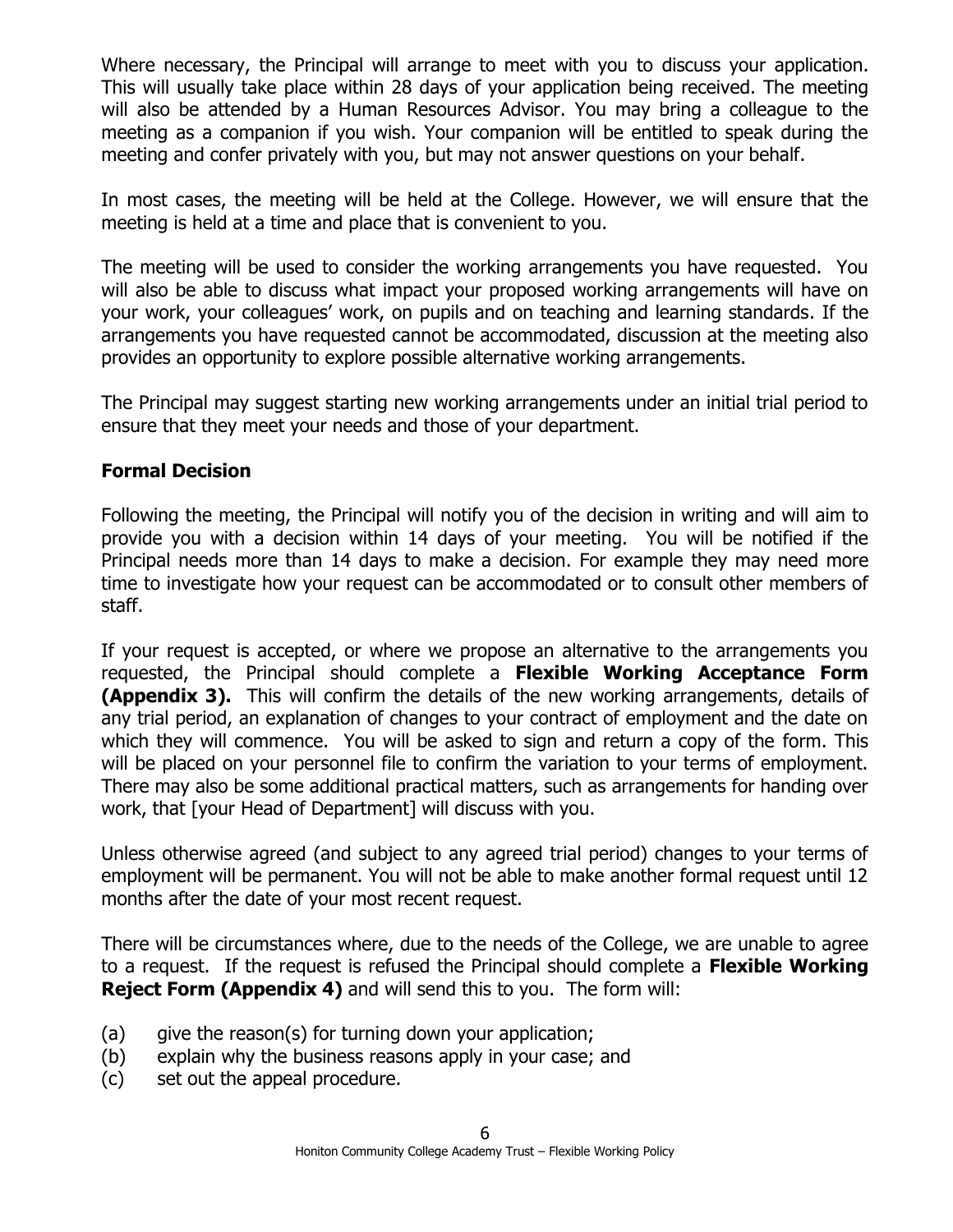The eight business reasons for which we may reject your request are:

- (a) the burden of additional costs;
- (b) detrimental effect on ability to meet customer demand;
- (c) inability to reorganise work among existing staff;
- (d) inability to recruit additional staff;
- (e) detrimental impact on quality;
- (f) detrimental impact on performance;
- (g) insufficiency of work during the periods that you propose to work; and
- (h) planned changes.

## **Appeal**

If your request is rejected, you have the right to appeal. The employee should register the appeal using a **Flexible Working Appeal Form (Appendix 5)** and send this to the Clerk to Governors within 14 calendar days of receiving the written refusal for the request for flexible working.

The Clerk to Governors will arrange for a meeting to take place. This meeting will usually take place within 14 days of receipt of your appeal. The meeting will be held at a convenient time for all those attending and, as at the meeting that considered your request, you may be accompanied by a colleague. The meeting will be heard by governor or a panel of governors (the Appeal Panel).

The Appeal Panel will aim to provide you with a decision within 14 days of your meeting. You will be informed in writing of the Appeal Panel's decision (**Final Decision**). The Appeal Panel will notify the employee of the decision using a **Flexible Working Appeal Reply Form (Appendix 6).**

If your appeal is upheld, you will be advised of your new working arrangements, details of any trial period, an explanation of changes to your contract of employment and the date on which they will commence. You will be asked to sign and return a copy of the letter. This will be placed on your personnel file to confirm the variation to your terms of employment. There may also be some additional practical matters, such as arrangements for handing over work, that [your Head of Department] will discuss with you.

You should be aware that changes to your terms of employment will be permanent and you will not be able to make another formal request until 12 months after the date of your original application.

If your appeal is rejected, the written decision will give the business reason(s) for the decision and explain why the reason(s) apply in your case. You will not be able to make another formal request until 12 months after the date of your original application.

#### **Time Limit**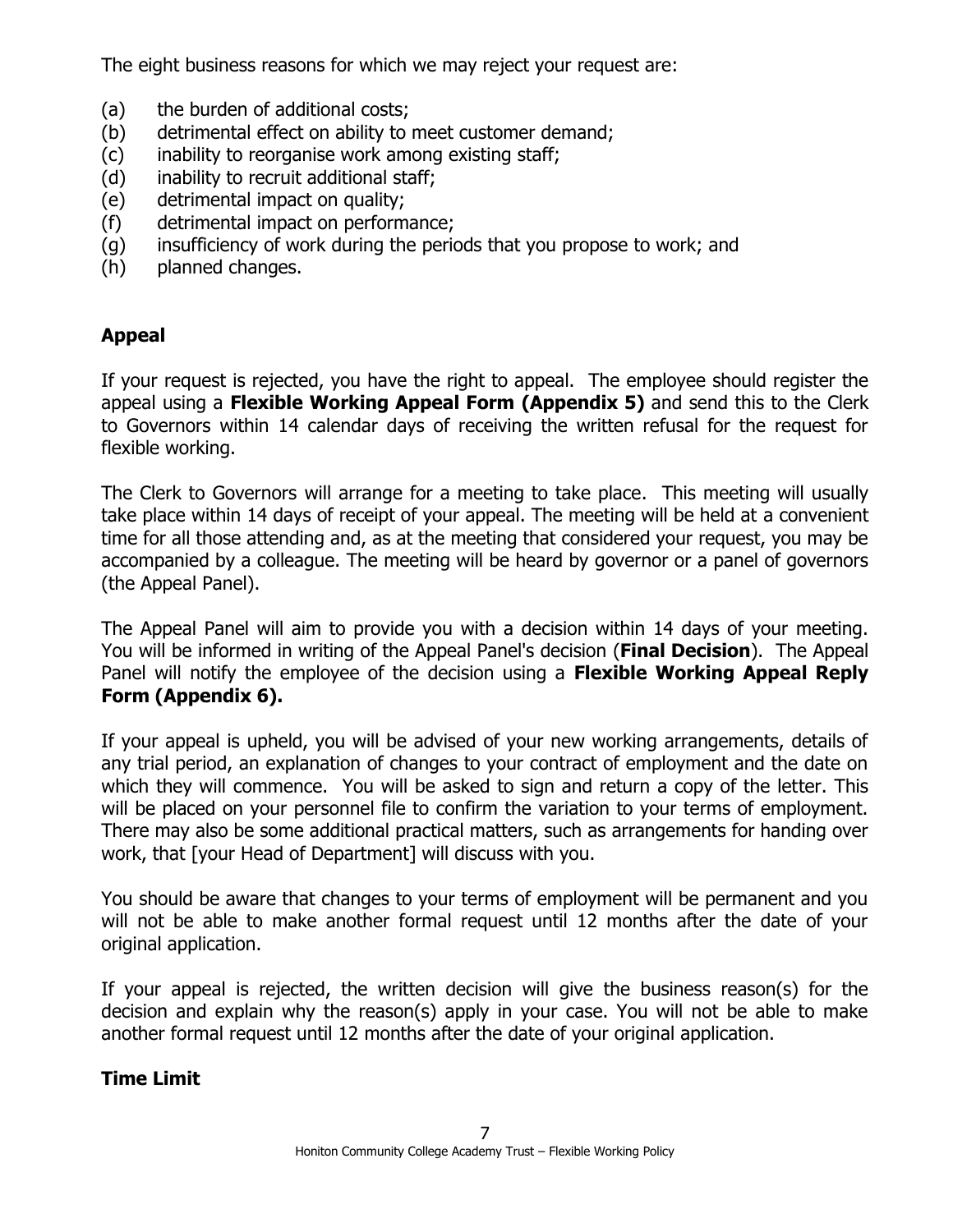The College shall deal with all flexible working requests in a reasonable manner. The College will seek to notify you of the Final Decision within three months of the date on which you made your application. There may be exceptional occasions when it is not possible to provide you with a decision within this time period. If at any time the College does not think that it will be able to provide you with a Final Decision within three months of your flexible working application being made then it will write to you to request an extension of time. **See Flexible Working Extension of Time Limit Form – (Appendix 2)**.

The College will also seek to make arrangements during the summer holidays to ensure that any anticipated flexible working requests are dealt with within the three month period.

## **Withdrawing a Request**

If you withdraw a formal request for flexible working, you should do so in writing using the **Flexible Working Notice of Withdrawal Form (Appendix 7).** You will not be eligible to make another formal request for 12 months from the date of your original request. In certain circumstances, a request made under the formal procedure will be treated as withdrawn. This will occur if:

(a) you fail to attend two meetings under the formal procedure without reasonable cause; or

(b) you unreasonably refuse to provide information we require to consider your request.

In such circumstances, the Principal will write to you confirming that the request has been treated as withdrawn.

## **INFORMAL PROCEDURE**

## **Making an informal flexible working request**

Employees who wish to make an informal request for flexible working may make a request to [their Head of Department], who will consider it according to our business and operational requirements.

It will help [your Head of Department] to consider your request if you:

(a) make your request in writing and confirm whether you wish any change to your current working

pattern to be temporary or permanent;

(b) provide as much information as you can about your current and desired working pattern, including working days, hours and start and finish times, and give the date from which you want your desired working pattern to start;

(c) think about what effect the changes to your working pattern will have on the work that you do and on your colleagues, as well as on the pupils and on teaching and learning standards. If you have any suggestions about dealing with any potentially negative effects, please include these in your written application.

(d) give details of the demands of your caring responsibilities, if you have any.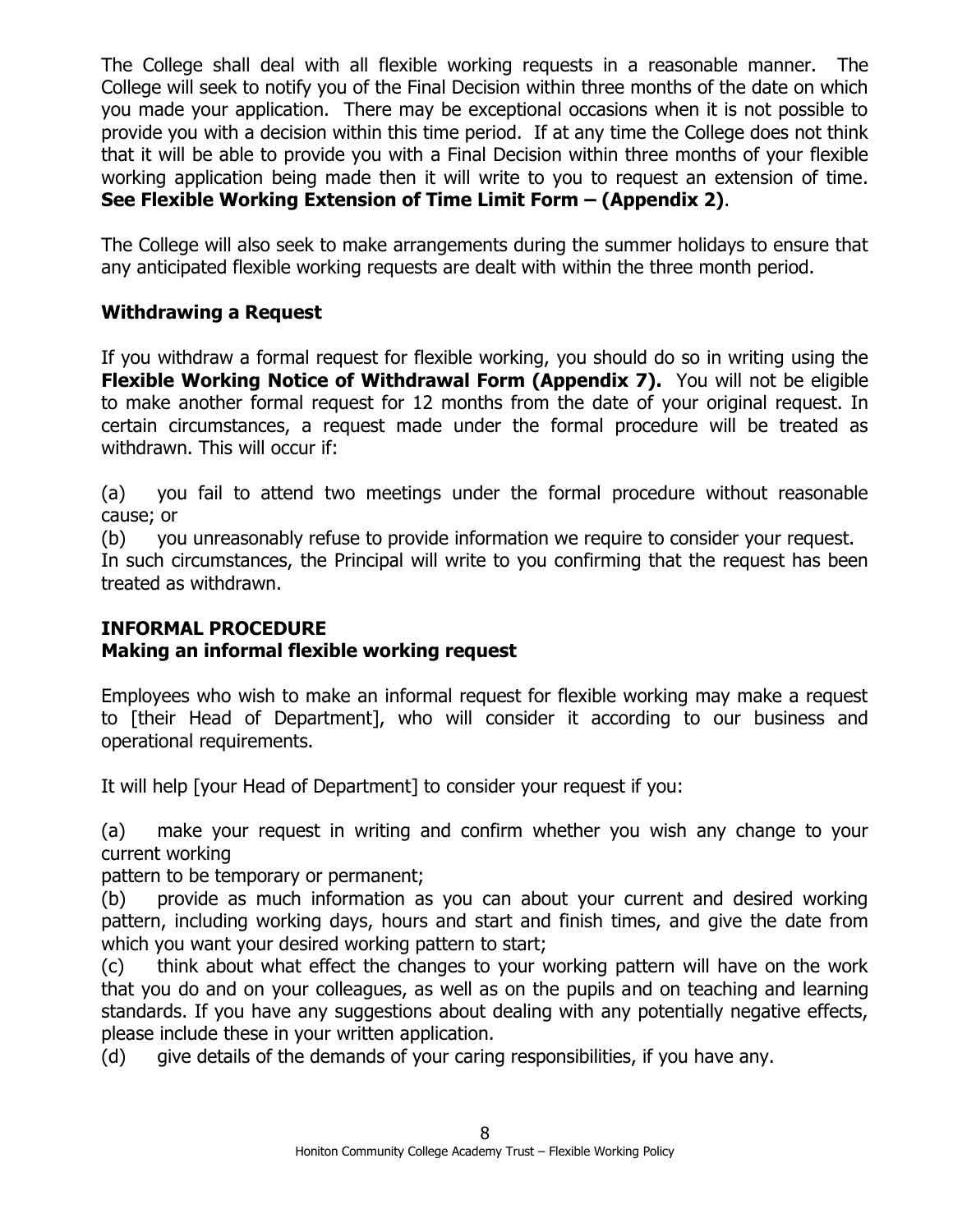[Your Head of Department] will advise you what steps will be taken to consider your request, which may include inviting you to attend a meeting, before advising you of the outcome of of the your your request.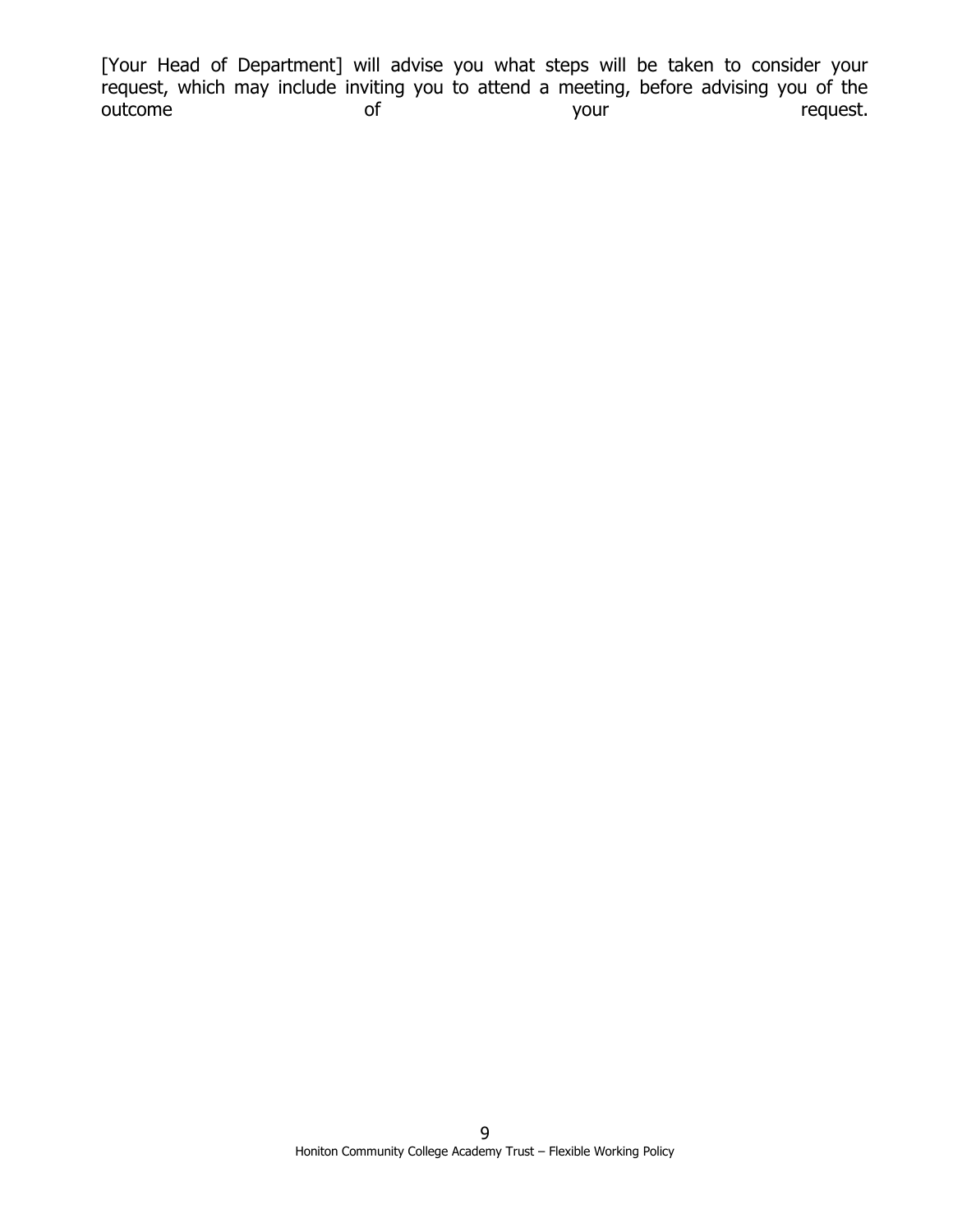

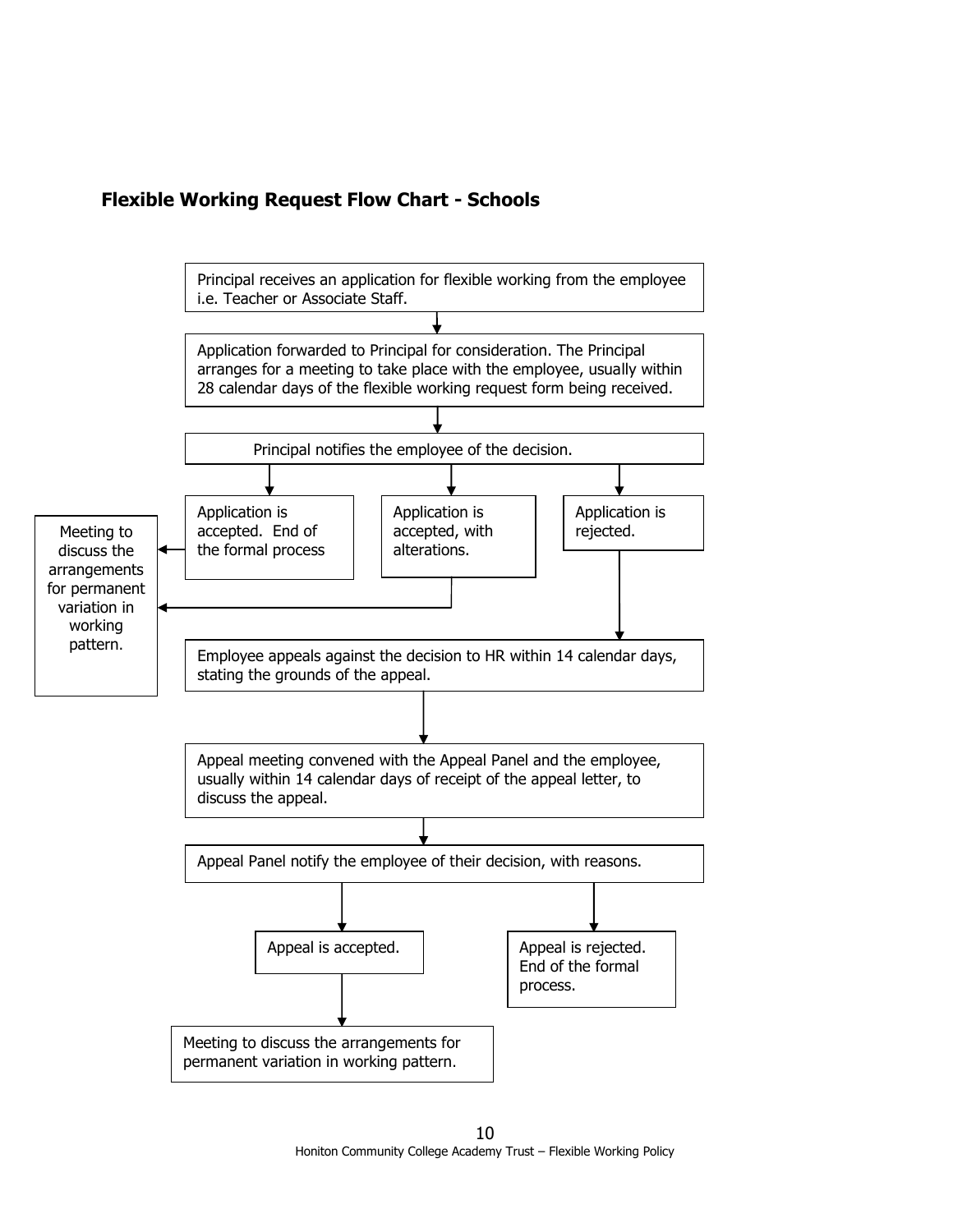# **Appendix 1 - Flexible Working Request Form**

| <b>Personal Details</b>                                                             |                                                                                   |  |  |
|-------------------------------------------------------------------------------------|-----------------------------------------------------------------------------------|--|--|
| Employee Name:                                                                      |                                                                                   |  |  |
| Principal:                                                                          | College:                                                                          |  |  |
| Payroll Number:                                                                     | NI Number:                                                                        |  |  |
| <b>Work Pattern Details</b>                                                         |                                                                                   |  |  |
| are contracted to work:                                                             | Detail your current contractual hours including the number of weeks per annum you |  |  |
| Describe the new contractual variation that you would like the College to consider: |                                                                                   |  |  |
| Explain the reasons for your request                                                |                                                                                   |  |  |
| Detail when you would like the new contractual variation implemented (date):        |                                                                                   |  |  |
| <b>Impact of the Flexible Working Request</b>                                       |                                                                                   |  |  |
| Describe how the contractual variation will affect the College and colleagues:      |                                                                                   |  |  |
| <b>Accommodating the Flexible Working Request</b>                                   |                                                                                   |  |  |
| Describe how the effect on the College and colleagues can be addressed:             |                                                                                   |  |  |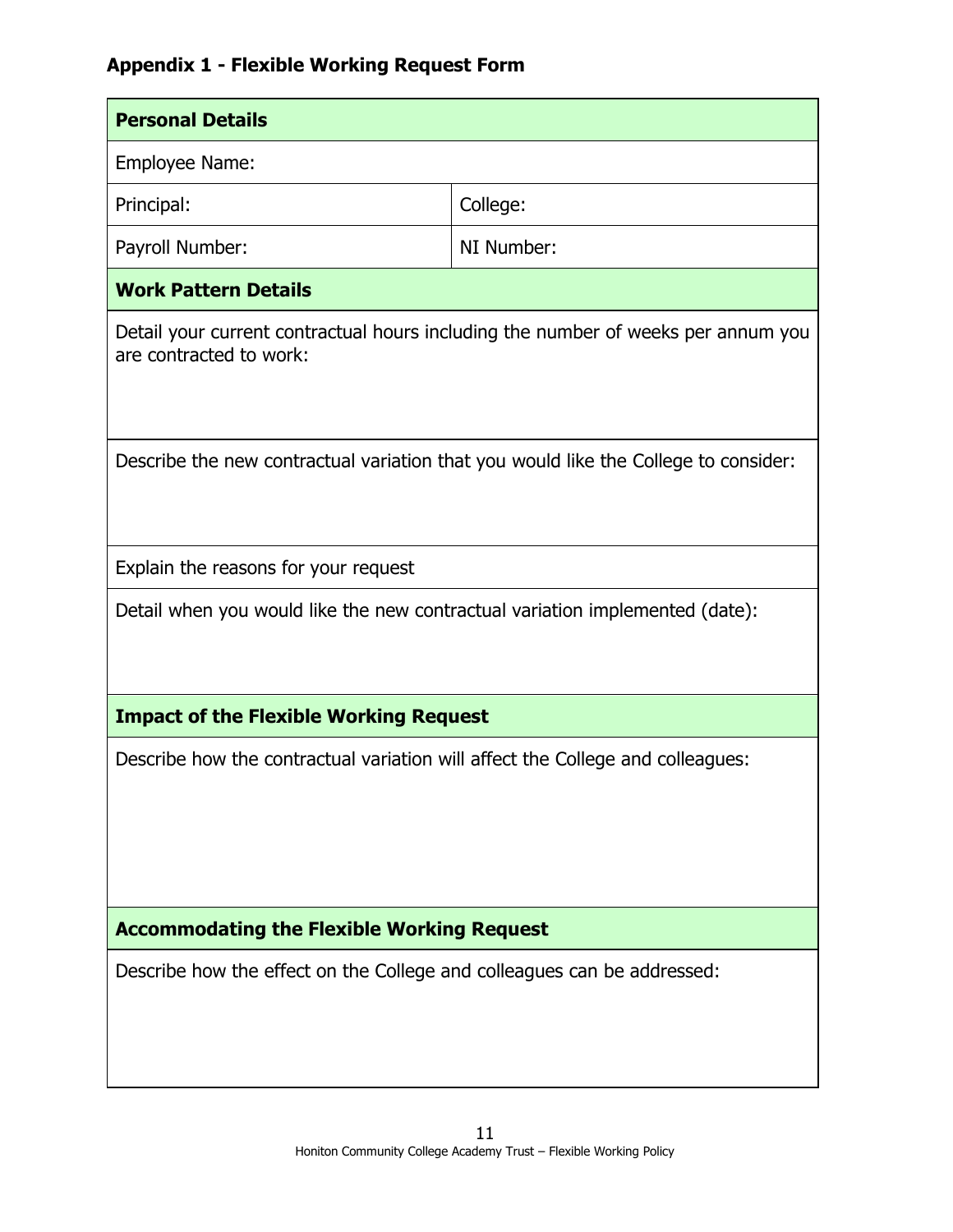I confirm I have not made a flexible working request during the past 12 months. Employee Signature:  $\blacksquare$ 

## **NOW PASS THIS REQUEST TO THE PRINCIPAL**

|           | Principal's Confirmation of Receipt (to be completed and returned to |  |  |  |  |
|-----------|----------------------------------------------------------------------|--|--|--|--|
| employee) |                                                                      |  |  |  |  |

Dear:

I confirm that I received your flexible working request on (date):

A meeting will be arranged with the Principal to discuss your application. In the meantime you might want to consider whether you would like a work colleague to accompany you at the meeting.

From:

| <b>Principal Signature:</b> | Date: |
|-----------------------------|-------|
|-----------------------------|-------|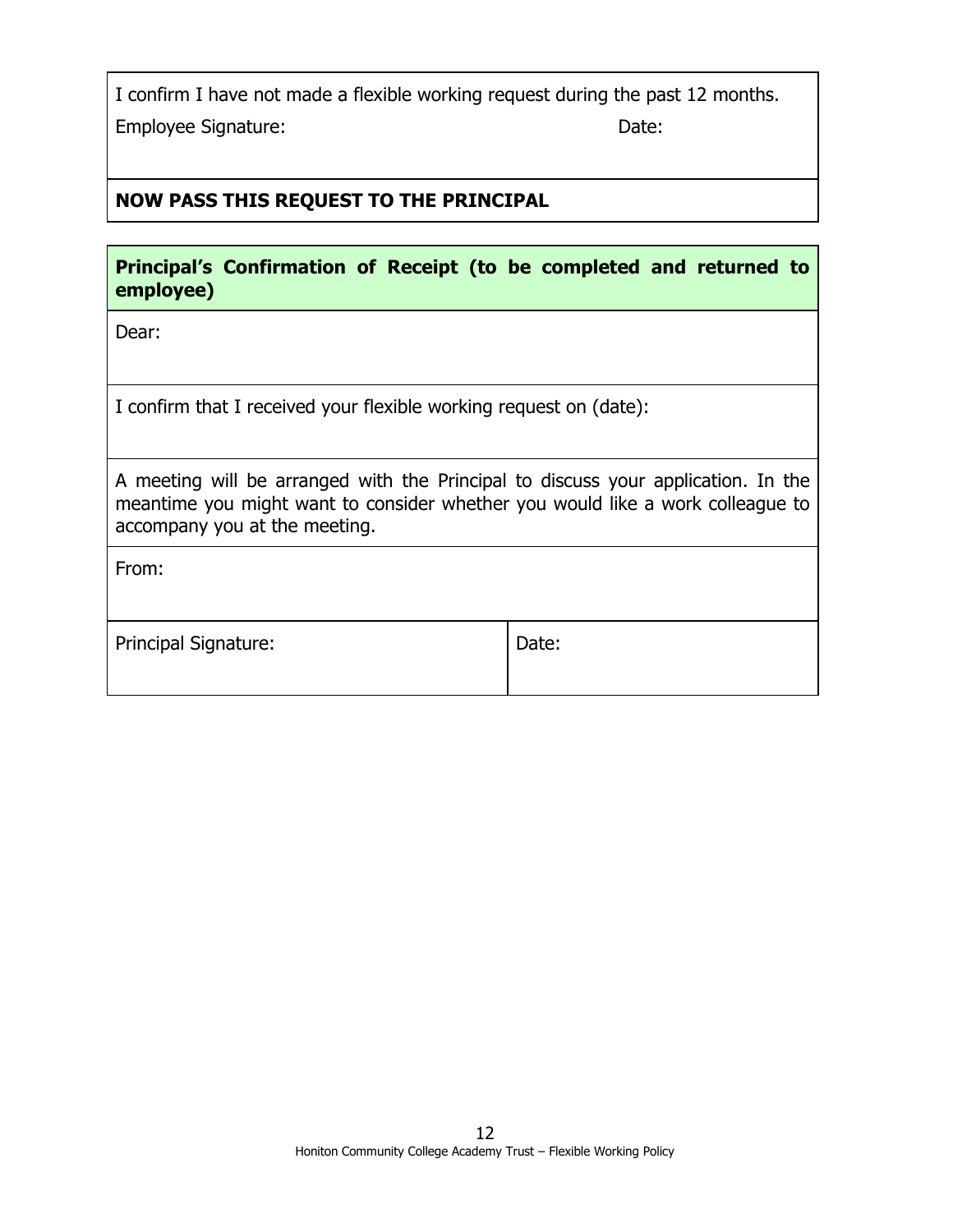## **Appendix 2 - Flexible Working Extension of Time Limit Form**

|                                                                                                        | Payroll Number: |
|--------------------------------------------------------------------------------------------------------|-----------------|
| I wish to extend the amount of time available to the College to provide a Final Decision on            |                 |
|                                                                                                        |                 |
|                                                                                                        |                 |
| I need the extra time for the following reason:                                                        |                 |
|                                                                                                        |                 |
|                                                                                                        |                 |
|                                                                                                        |                 |
|                                                                                                        |                 |
|                                                                                                        |                 |
| If you agree to this extension, please complete the slip below and return it to me.                    |                 |
|                                                                                                        |                 |
| Date:                                                                                                  |                 |
|                                                                                                        |                 |
| <b>NOW PASS THIS APPLICATION TO THE EMPLOYEE</b>                                                       |                 |
| Cut this slip off and return it to the Principal in order to confirm your acceptance of their request. |                 |
| <b>Employee's Agreement to Time Extension</b><br>(to be completed and returned to the Principal)       |                 |
|                                                                                                        |                 |
|                                                                                                        |                 |
|                                                                                                        |                 |
|                                                                                                        | Date:           |
|                                                                                                        |                 |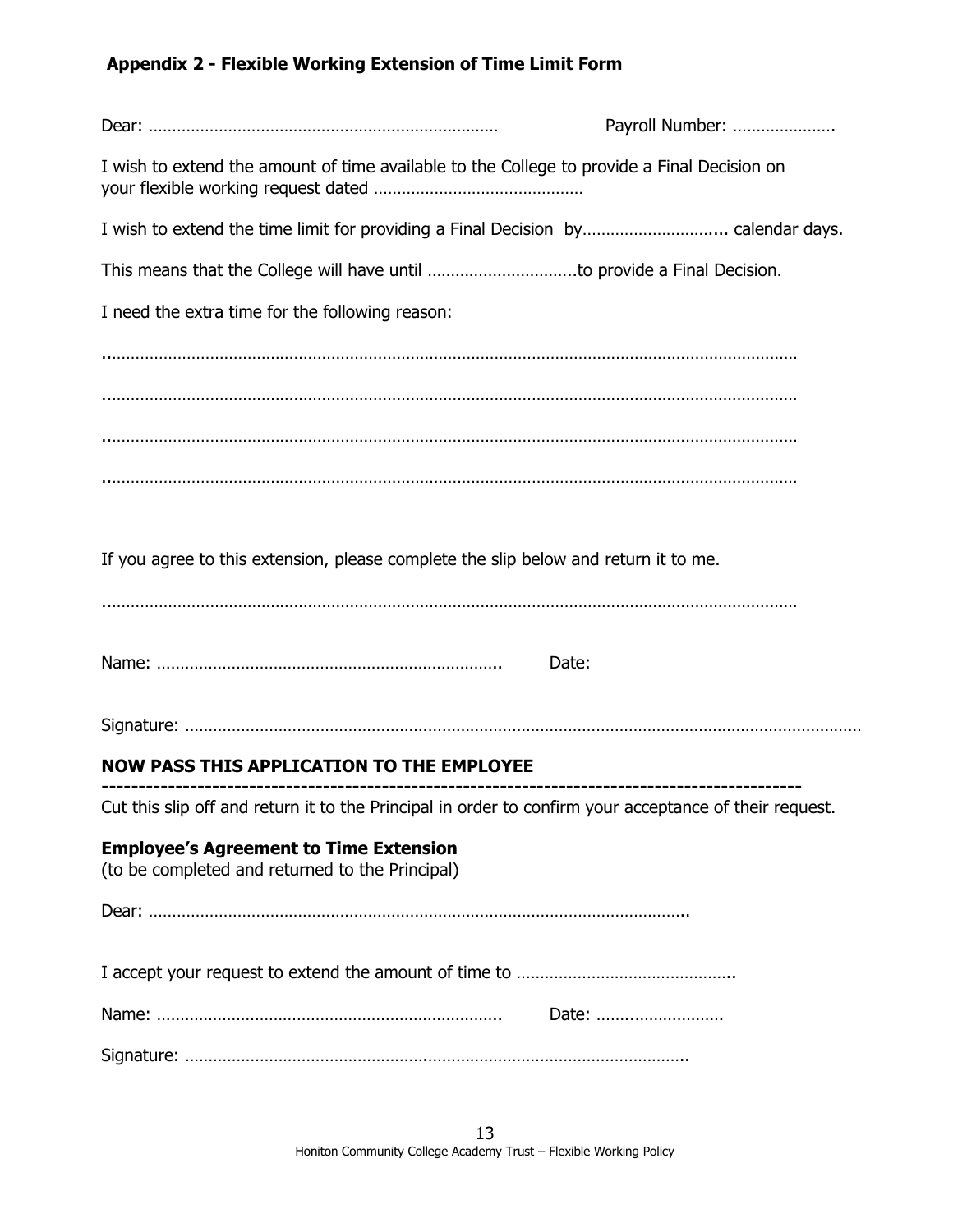#### **Appendix 3 - Flexible Working Request Acceptance Form**

Dear: ……………………………………………….. Payroll Number: ………………………………………

Following receipt of your request and our meeting on……………………………………………………… (date).

I have considered your Flexible Working Request:

- $\Box$  I am pleased to confirm that I am able to accommodate your application.
- ❑ I am unable to accommodate your original request. However, I am able to offer the following alternative, which we have discussed and you agreed, would be suitable to you.

The variation to your contract of employment will be as follows:

..………………………………………………………………………………………………………………………………… ..………………………………………………………………………………………………………………………………… ..………………………………………………………………………………………………………………………………… The contractual variation will begin from ………………………………………………………..…… (date).

Signature (Principal): ……………………………………….. Date: ……………..………………………

## **SEND FORM TO EMPLOYEE FOR SIGNATURE**

Please note that unless otherwise stated the change will be a permanent change to the terms and conditions of employment and you have no right to revert back to your previous contract of employment.

\_\_\_\_\_\_\_\_\_\_\_\_\_\_\_\_\_\_\_\_\_\_\_\_\_\_\_\_\_\_\_\_\_\_\_\_\_\_\_\_\_\_\_\_\_\_\_\_\_\_\_\_\_\_\_\_\_\_\_\_\_\_\_\_\_\_\_\_\_\_\_\_\_\_\_

| Date: |
|-------|
|       |

## **NOW RETURN THIS FORM TO THE PRINCIPAL**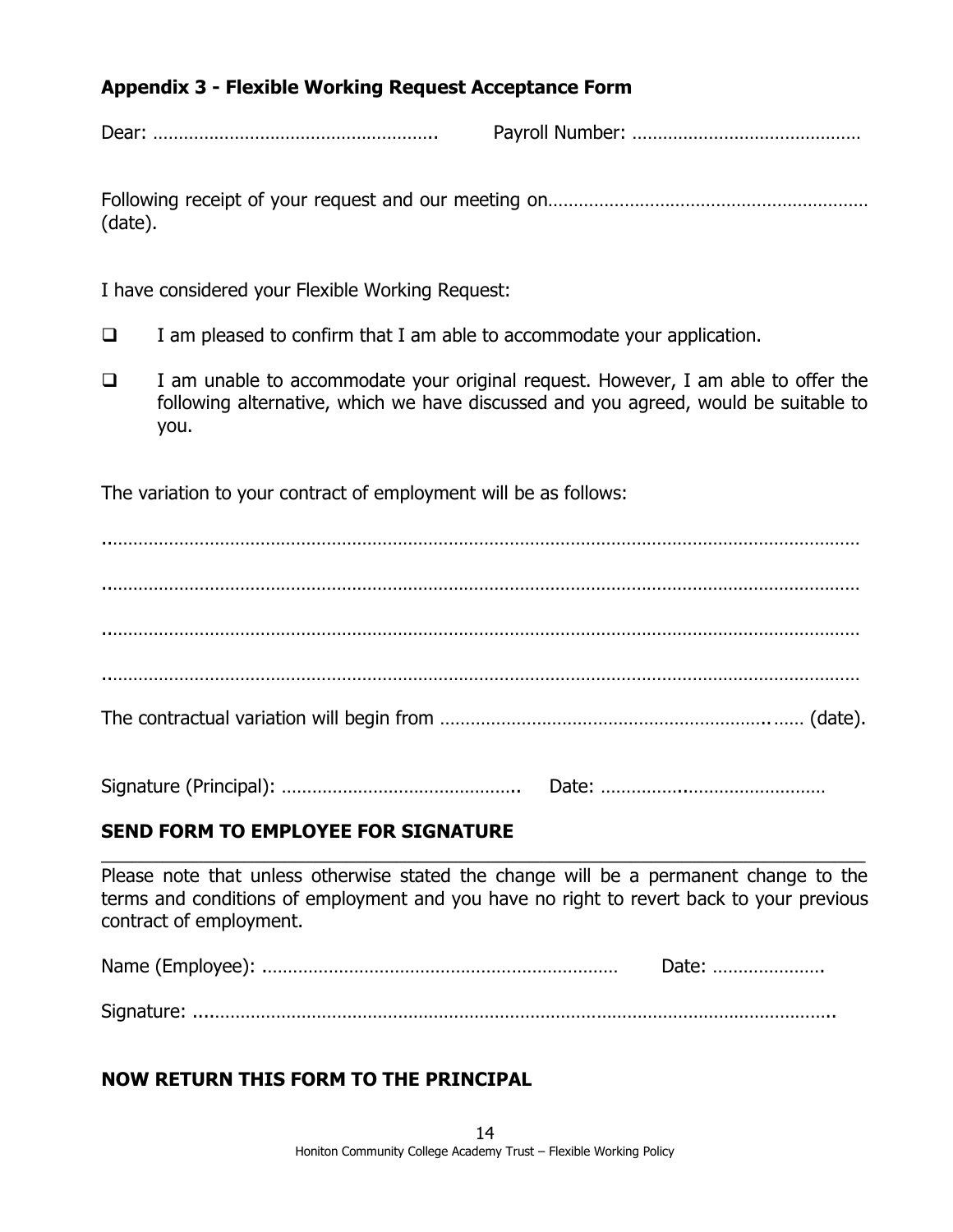## **Appendix 4 - Flexible Working Request Rejection Form**

#### **PRINCIPAL TO SEND THIS FORM TO THE EMPLOYEE**

|                                                                                                     | Payroll Number: |
|-----------------------------------------------------------------------------------------------------|-----------------|
|                                                                                                     |                 |
| I have considered your Flexible Working Request.                                                    |                 |
| I am sorry but I am unable to accommodate your request for the following business ground(s):        |                 |
|                                                                                                     |                 |
|                                                                                                     |                 |
|                                                                                                     |                 |
|                                                                                                     |                 |
| The grounds apply in the circumstances because:                                                     |                 |
|                                                                                                     |                 |
|                                                                                                     |                 |
|                                                                                                     |                 |
|                                                                                                     |                 |
| Note: You should explain why any other work patterns you may have discussed at the meeting are also |                 |
| inappropriate. Please continue on a blank sheet if necessary.                                       |                 |

You have the right to appeal against my decision. Details of the appeal procedure are set out below.

| Nai |  |
|-----|--|
|     |  |

Principal's signature: ………………………………………………………………………………………………….

#### **The Appeal Process**

#### **TO THE EMPLOYEE**

If your request for flexible working has been turned down, you have the right to appeal against the decision. If you wish to appeal, you must write to the Clerk to Governors, setting out the grounds for your appeal, within 14 calendar days after receiving written notice of their decision.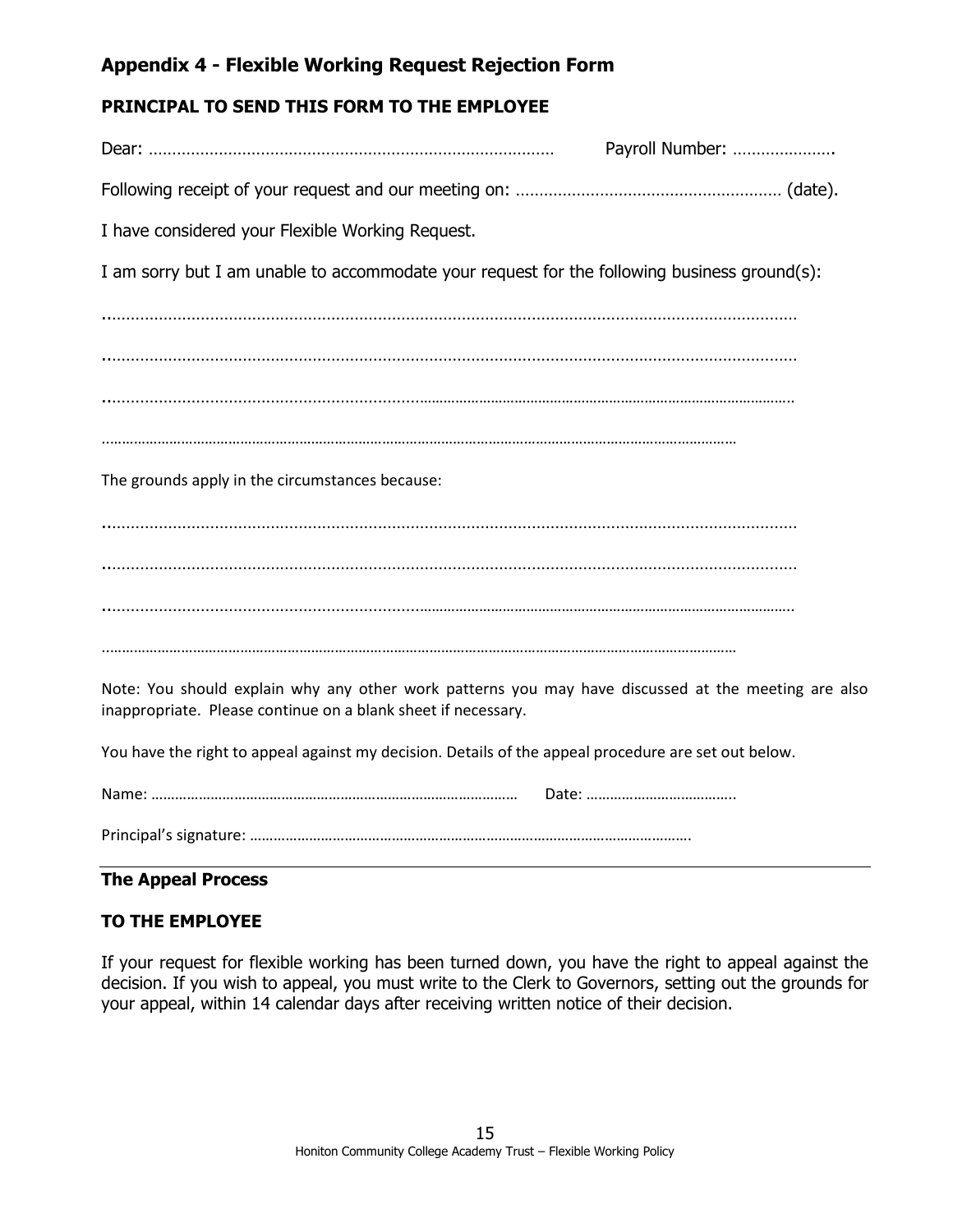## **Appendix 5 - Flexible Working Request Appeal Form**

| Dear:                                                                             |
|-----------------------------------------------------------------------------------|
|                                                                                   |
| I wish to appeal against your decision to refuse my request for flexible working. |
| I am appealing on the following grounds:                                          |
|                                                                                   |
|                                                                                   |
|                                                                                   |
|                                                                                   |
|                                                                                   |
|                                                                                   |
|                                                                                   |
|                                                                                   |
|                                                                                   |
|                                                                                   |
| (Please continue on a blank sheet if necessary)                                   |
|                                                                                   |
|                                                                                   |

## **NOW RETURN THIS FORM TO THE CLERK TO GOVERNORS**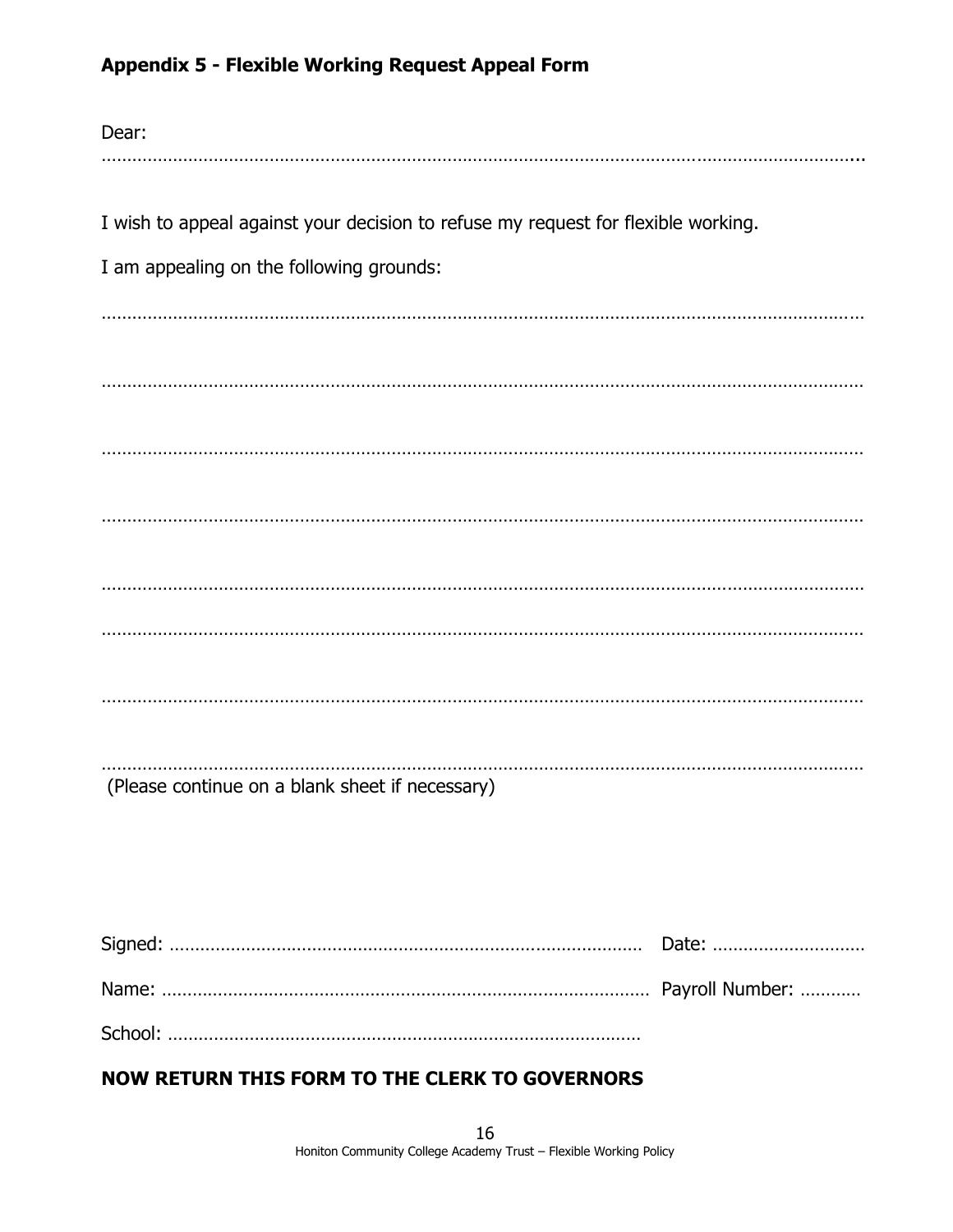## **Appendix 6 - Flexible Working Appeal Reply Form**

Dear: …………………………………………………………………………………. Payroll Number: ……………………

Following our meeting on: ………………………………………………………………………………………..….(date)

The Appeal Panel has considered your appeal against the decision to refuse your Flexible Working Request application.

The Appeal Panel's decision is to accept your appeal against the decision. I am therefore able to accommodate your original request to vary your contract of employment as follows:

………………………………………………………………………………………………………………………………………………. ………………………………………………………………………………………………………………………………………………. ………………………………………………………………………………………………………………………………………………. ……………………………………………………………………………………………………………………………………………….

The variation to your contract of employment will begin from: …………………………………………. (date).

Please note that the change will be a permanent change to your contract of employment and you have no automatic right to revert back.

The Appeal Panel's decision is to reject your appeal for the following ground(s):

……………………………………………………………………………………………………………………………………………… ………………………………………………………………………………………………………………………………………………. ………………………………………………………………………………………………………………………………………………

………………………………………………………………………………………………………………………………………………

The grounds apply because: ……………………………………………………………………………………………………………………………………………… ……………………………………………………………………………………………………………………………………………… ……………………………………………………………………………………………………………………………………………… Please continue on a separate sheet if necessary. Signed: ………………………………………………………………………… Date: ………………………………………. Name: ……………………………………………………………………………………………………………………………………..

**PRINCIPAL TO RETURN THIS FORM TO THE EMPLOYEE**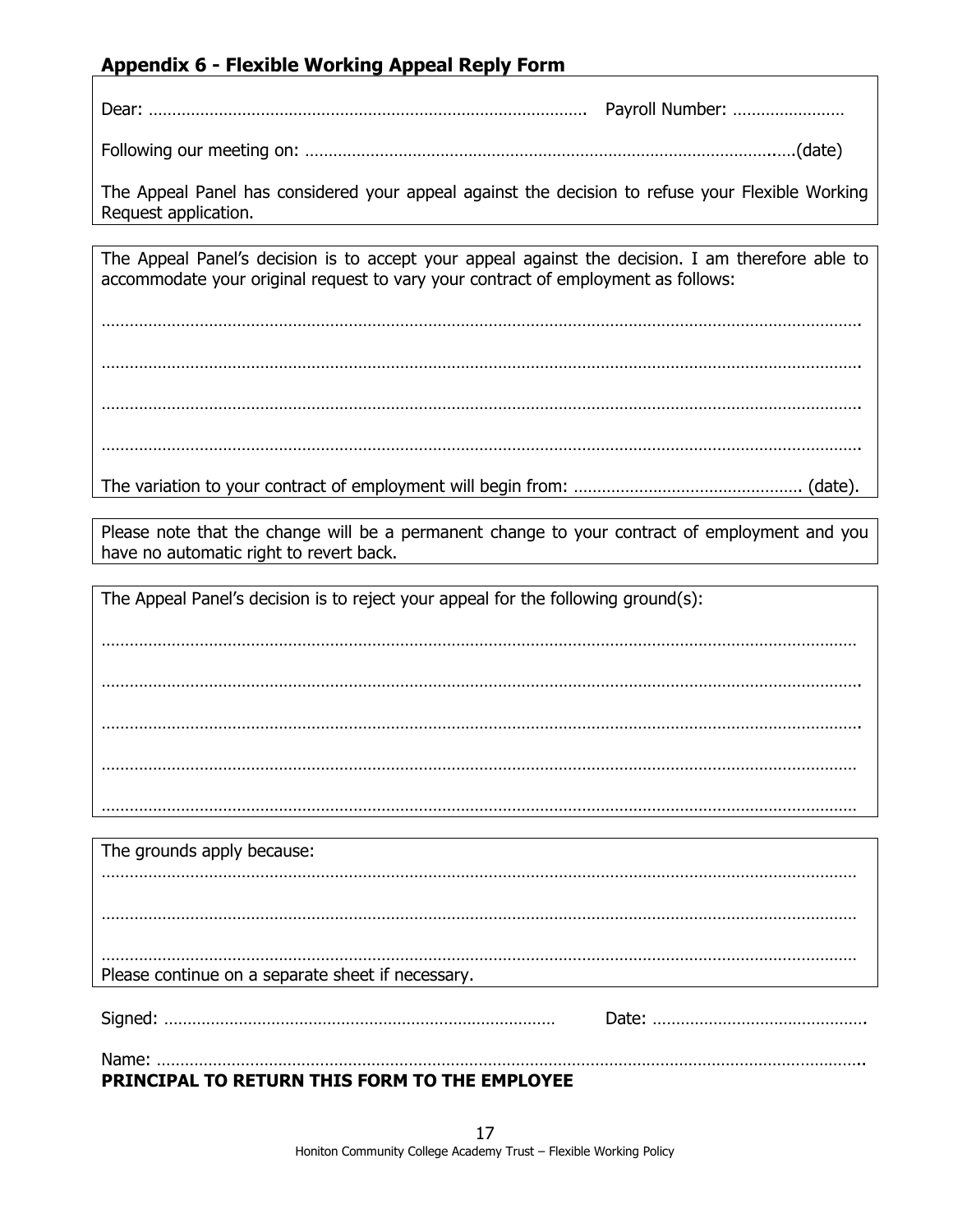## **Appendix 7 - Flexible Working Notice of Withdrawal Form**

Dear: ……………………………………………………………………………………………………………………………………….

I wish to withdraw my application to work flexibly which I submitted to you on:

…………………………………………………………………………………………………………………………………… (date).

I understand that I will not be able to make another application until twelve months after the above date.

Name: ……………………………..…………………………………………………… Date: ………………………………………

| $\sim$ |  |
|--------|--|
|        |  |

#### **NOW RETURN THIS FORM TO YOUR PRINCIPAL.**

Cut this slip off and return it to your employee in order to confirm your receipt of their withdrawal notice. ---------------------------------------------------------------------------------------------------------------------------

#### **School Confirmation of Withdrawal**

(to be completed by the Principal and returned to employee)

Dear: ……………………………………………………………………………………………………………………………………

I confirm that I have received notice that you wish to withdraw your application for flexible working

which you submitted to me on: ………………………………………………………………………….…………… (date).

Under the right to apply, you will not be eligible to submit another application until twelve months after the above date.

Name: ….……………………………..………………………………………………………….. Date: …………………………..

Signature: ……………………………………………………………………………………………………………………………….

18 Honiton Community College Academy Trust – Flexible Working Policy